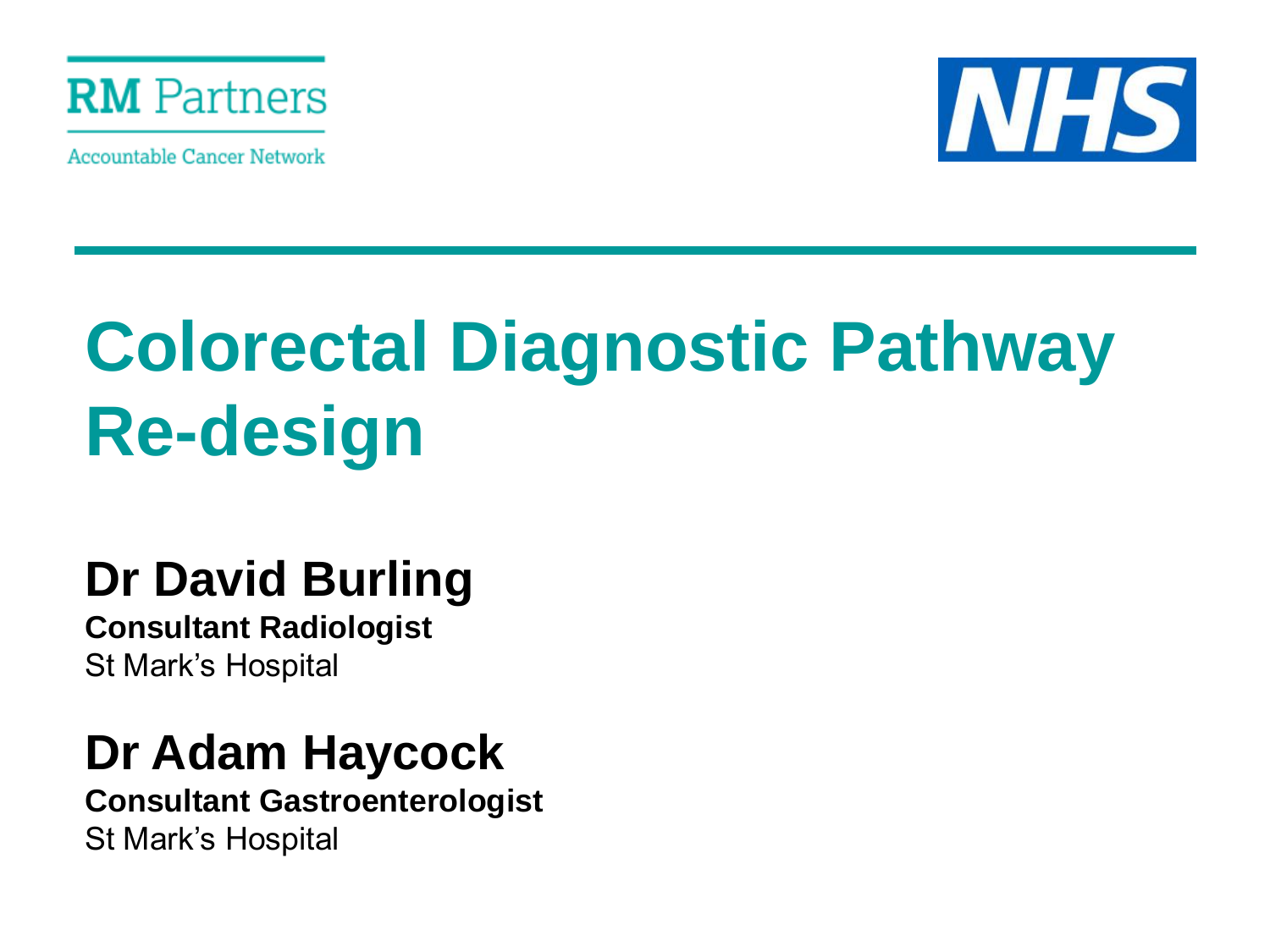



- Variable triage and vetting by consultants
	- repetitive interaction
	- Need to redesign clinical algorithms
	- More appropriate use of clinic (young and frail)
- GPs demand exclusion of non GI cancer
	- More CTC
- Duplication of;
	- Referrals ?cause of ongoing symptoms
	- Vetting tasks (1<sup>st</sup>/2<sup>nd</sup> and 3<sup>rd</sup> line)
- Overlap of patients
	- NICE forms confusing
	- Inappropriate patient categorisation same patients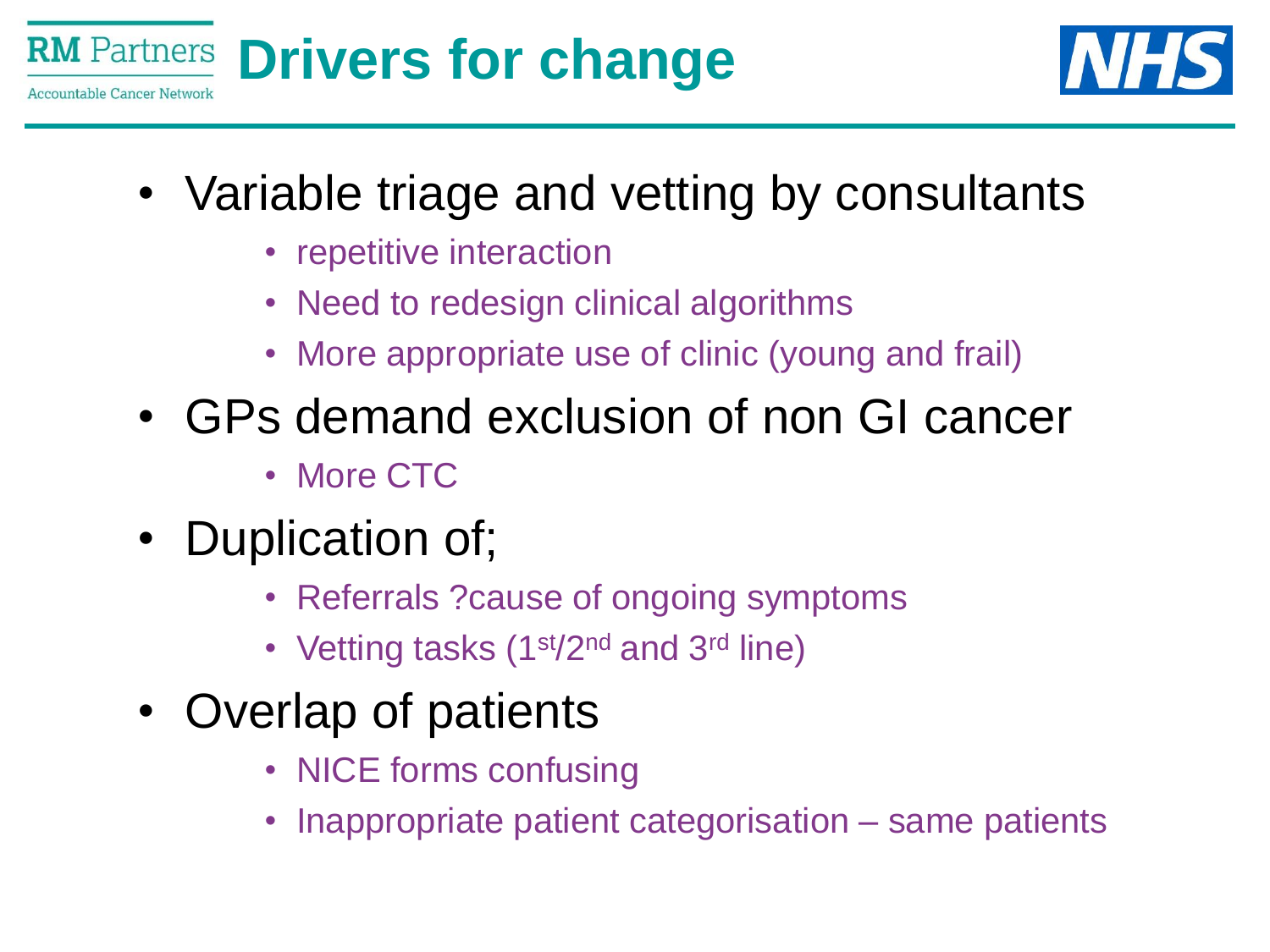#### **RM** Partners **Re-designed Pathway Accountable Cancer Network**



The flowchart below demonstrates the key differences between the best practice and the traditional/conventional pathway:

**Conventional** pathway inefficiencies:

- Duplication of referral
- Overlap of systems & pathways
- **Other** cancers not excluded
- Duplication of tasks



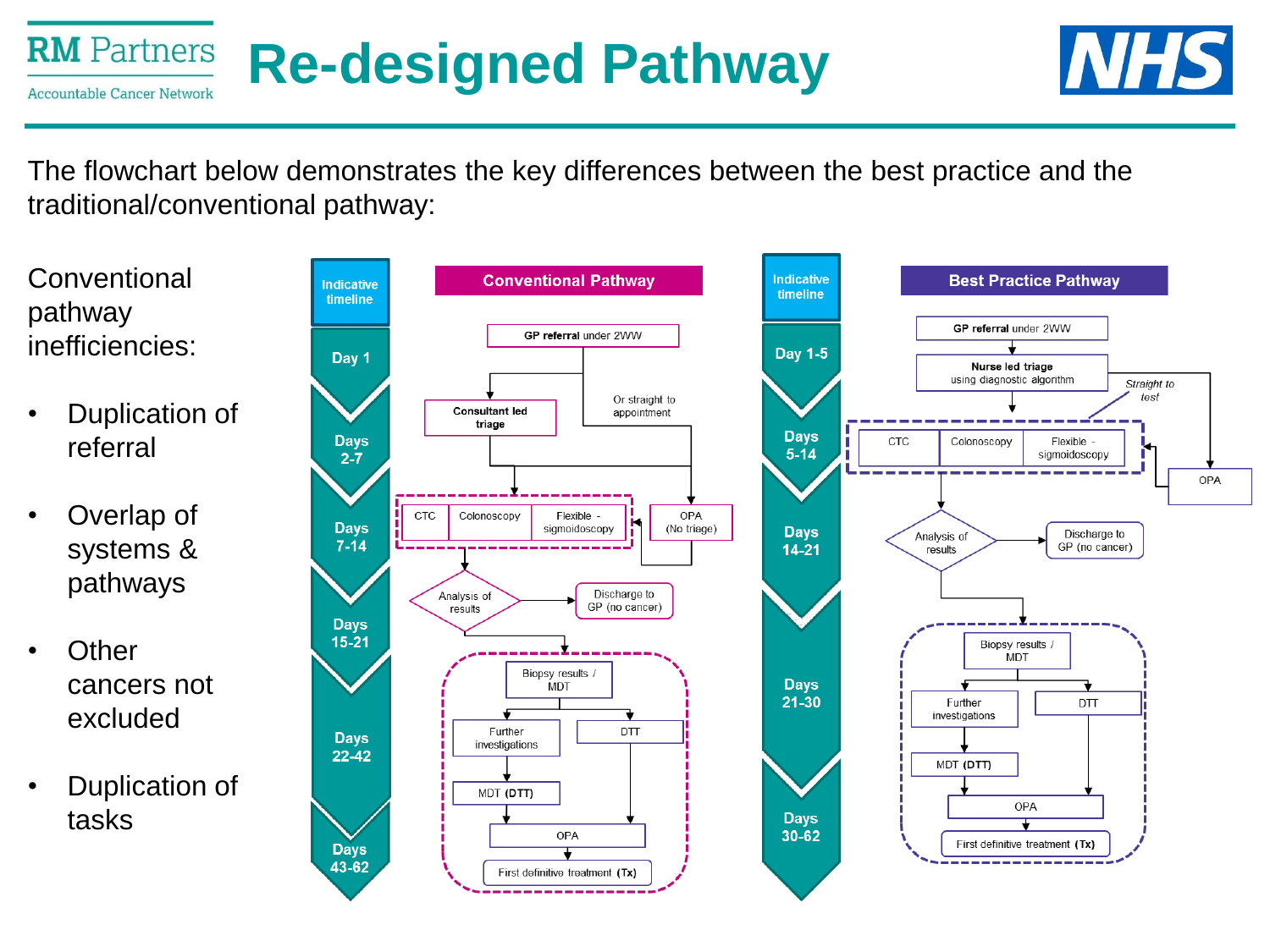



Vanguard referrals 31/3 to 31/8 (N=100)

- **65%** triaged straight to test
- 95% were contacted within 2 working days
- 86% referrals triaged within 1 working day of receipt (99% within 3 working days)
- 97% seen within 14 days, 55% seen within 7 days
- **Zero** DNAs
- Re-referral (9% had undergone LGI investigations in last 3 years)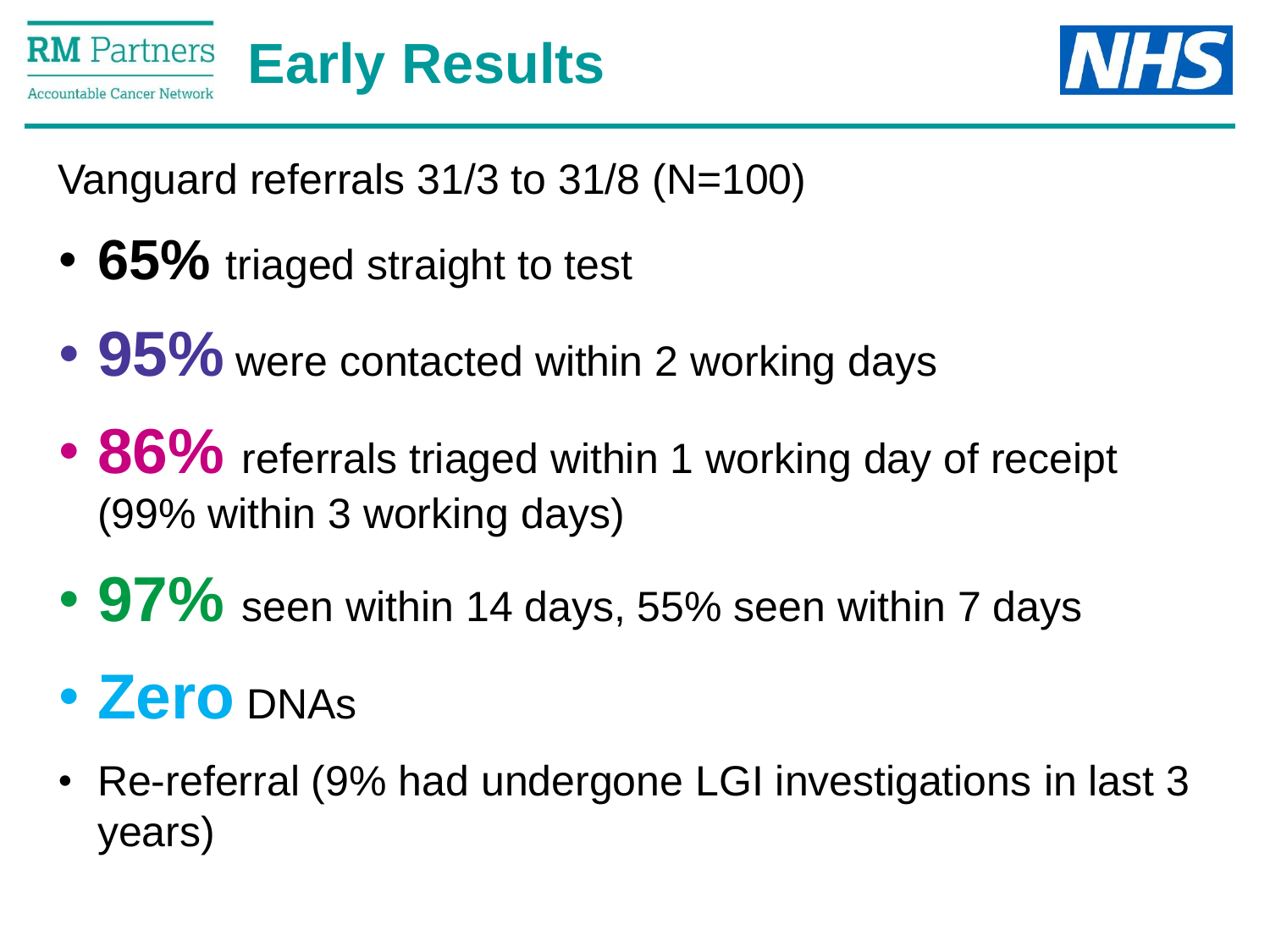



The graphs below show **the receipt of referral to first seen appointment**  for the redesigned pathway, compared to the former EROS e-mail pathway:



### **Key Statistics:**

- Seen within 14 days: **97%** vs **95%**
- % Breached: **2.8%** vs **5.5%**
- Seen within 7 days: **55%** vs **26%**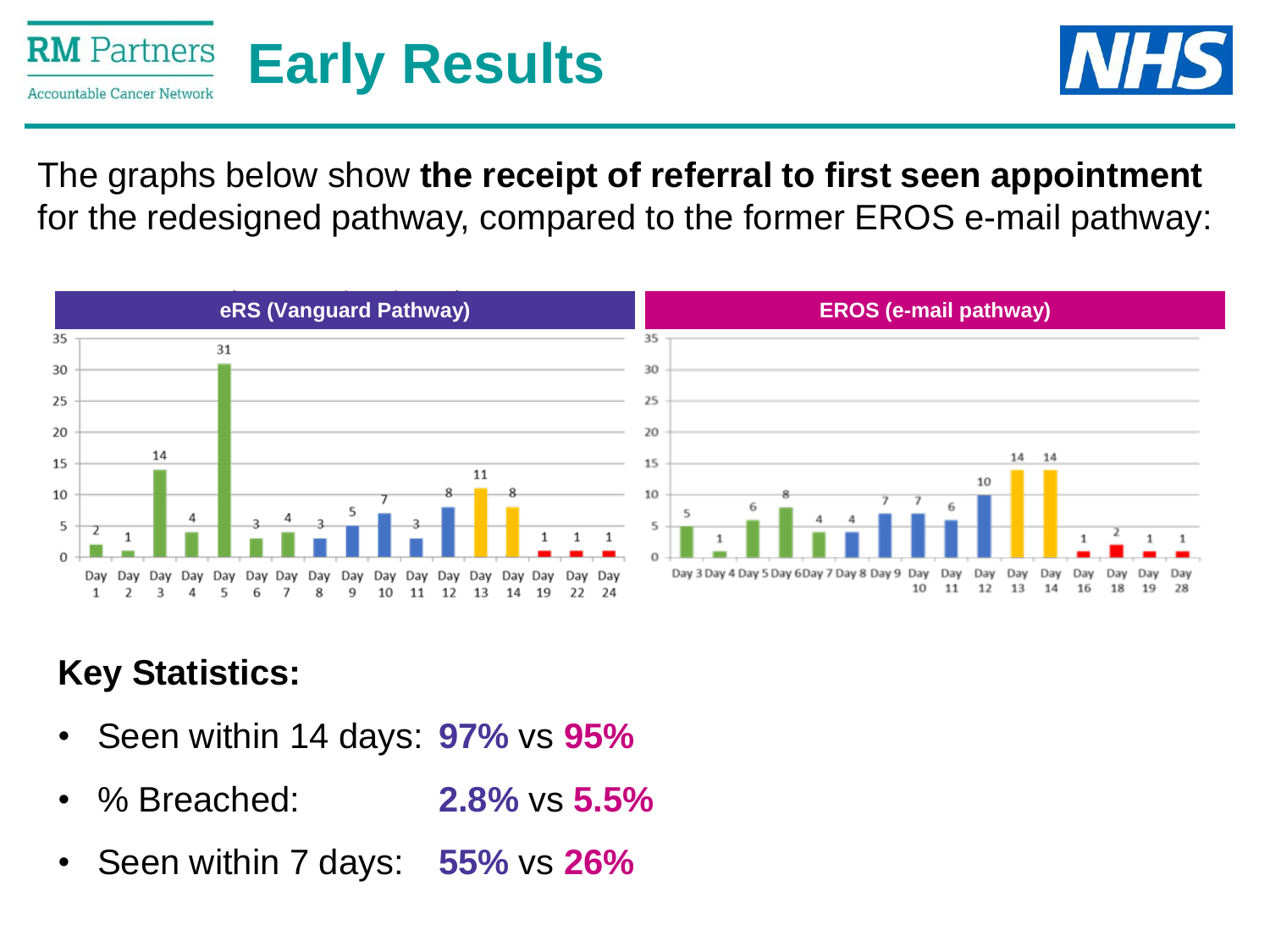



#### This pie chart indicates the result of the triage/vetting outcome:

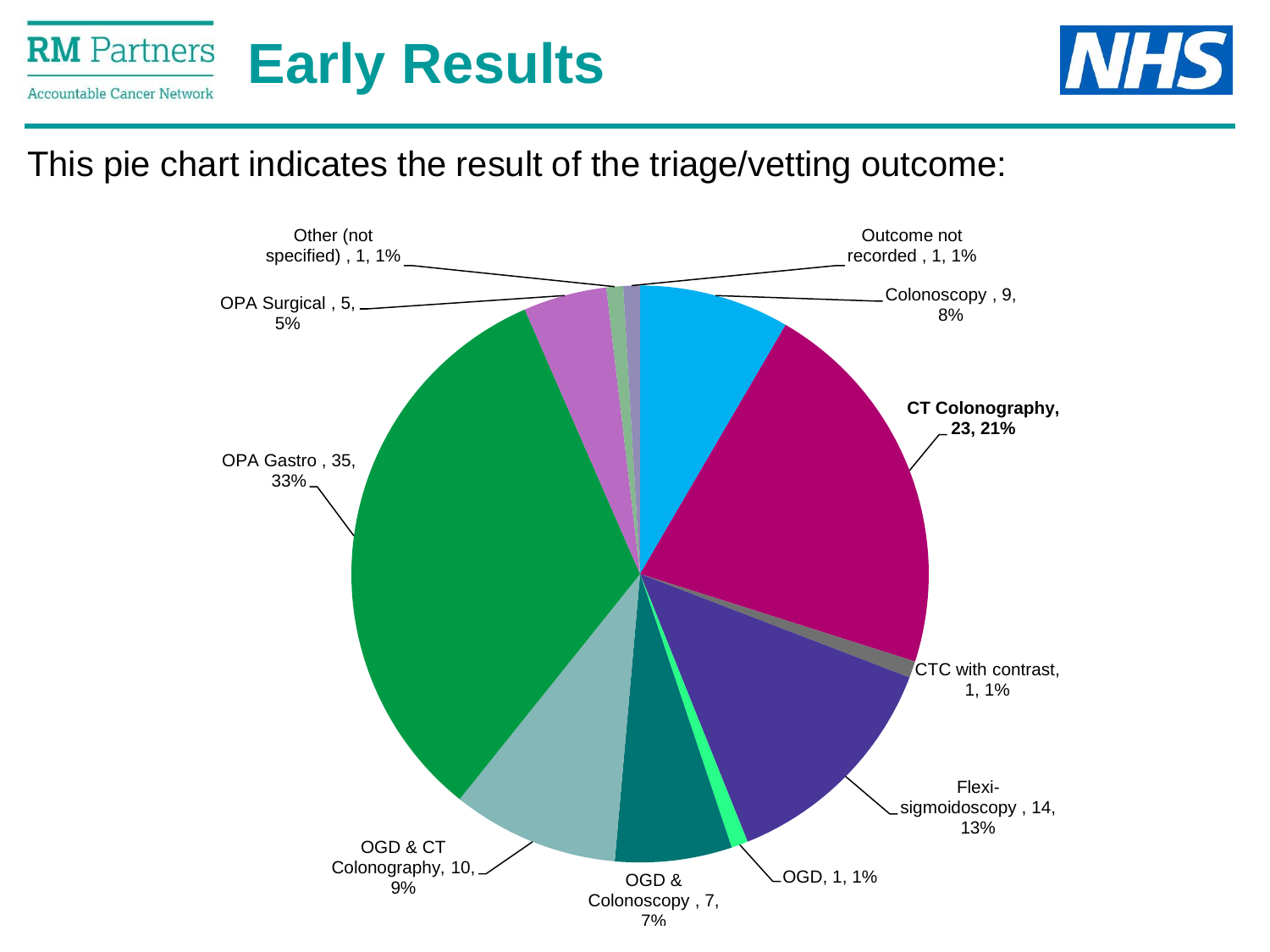

## **Key Challenges & Next Steps**

## **Challenges:**

- GP compliance with e-RS so 2 systems running in parallel
- Recruitment
- Clinical staff and management buy-in
- Time

### **Next steps:**

- Align bookings and non 2 week wait
- Merge teams for efficiency i.e. number of hubs/locations
- Informing and educating GPs and their patients
- Roll out to next agreed sites (St George's, Croydon and Ealing)